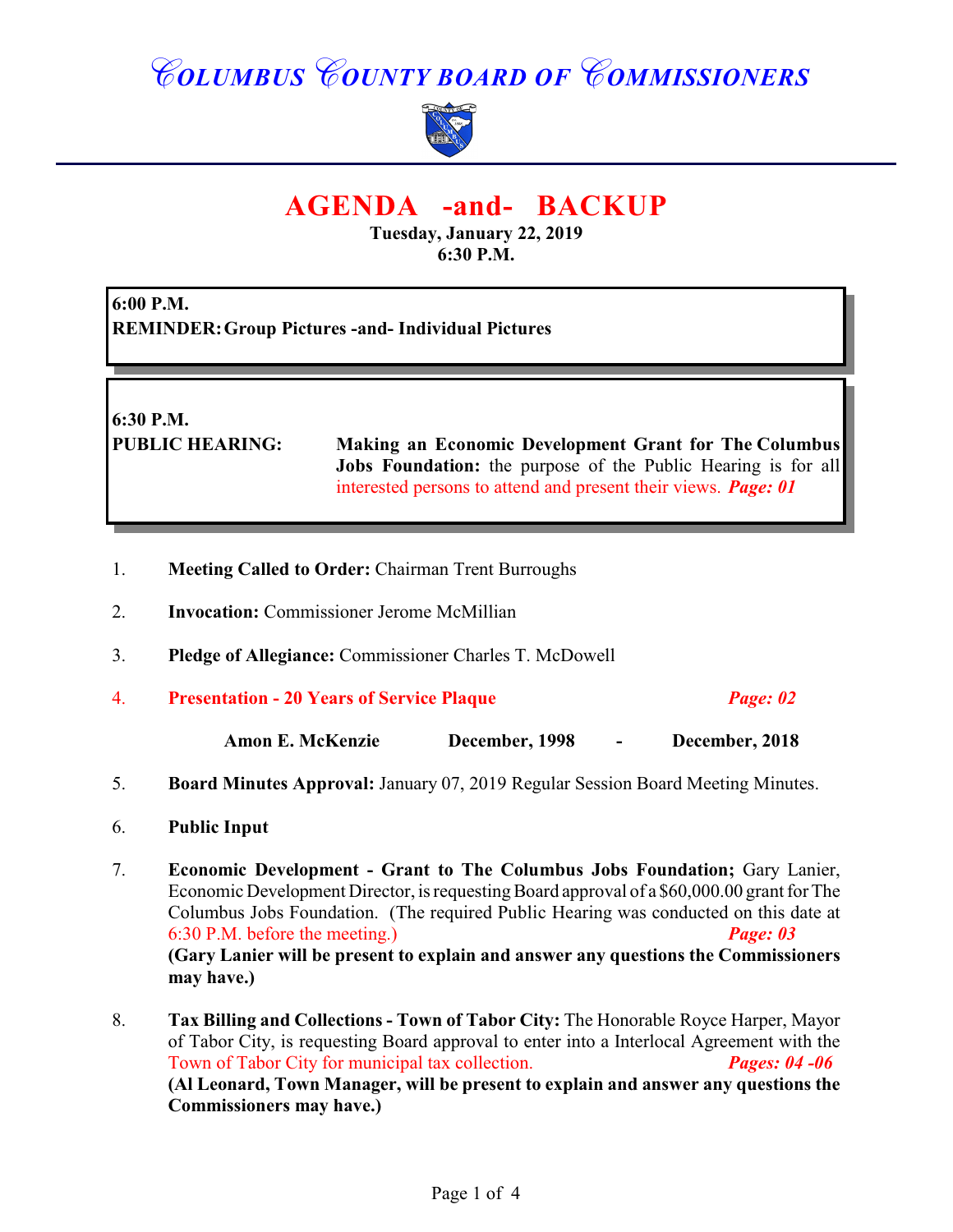- 9. **Sheriff Purchase Five (5) 2015 Dodge Chargers:**Sheriff Jody Greene is requesting Board approval to purchase five (5) 2015 Dodge Chargers from the NC Highway Patrol, purchase radio systems and decals for vehicles, and budget amendment. *Pages: 07 - 10* **(Sheriff Greene will be present to explain and answer any questionsthe Commissioners may have.)**
- 10. **Proclamation Teen Dating Violence Awareness Month Proclamation February 2019:** Vickie Pait, Executive Director, Families First, Inc., is requesting Board approval and adoption. *Pages: 11 - 12* **(Vickie Pait will be present to explain and answer any questions the Commissioners may have.)**
- 11. **Airport Grant Agreement 36244.18.8.2 Perimeter Fence Design:** Phil Edwards, Airport Director, is requesting Board approval of this grant in the amount of \$157,010.00.

**(Phil Edwards will be present to explain and answer any questions the Commissioners may have.)**

- 12. **Social Services Monthly Administrative Update:** Algernon McKenzie, Social Services Director, will deliver the Monthly Administrative Update. *Pages: 27 - 36* **(Algernon McKenziewill be presentto deliver the update and answer any questions the Commissioners may have.)**
- 13. **Health Approval and Adoption of Ordinance to Prohibit Smoking and The Use of Other Tobacco Products and E-Cigarettes in County Buildings and on County Grounds:** Amanda B. Prince, County Attorney, and Kimberly Smith, Health Director, are requesting Board approval and adoption of this **Ordinance**. **(This is the first reading.)**

 *Pages: 37 - 40*

*Pages: 13 - 26*

**(Amanda Prince and Kimberly Smith will be present to explain and answer any questions the Commissioners may have.)**

- 14. **Purchasing/Safety Departmental Update:** Stuart Carroll, Purchasing/Safety Director, will deliver a departmental update. *Pages: 41 - 44* **(Stuart Carroll will be present to deliver update and answer any questions the Commissioners may have.)**
- 15. **Finance Revised Audit Contract:** Bobbie Faircloth, Finance Director, is requesting Board approval of the revised audit contract. *Pages: 45 - 47* **(Bobbie Faircloth will be present to explain and answer any questions the Commissioners may have.)**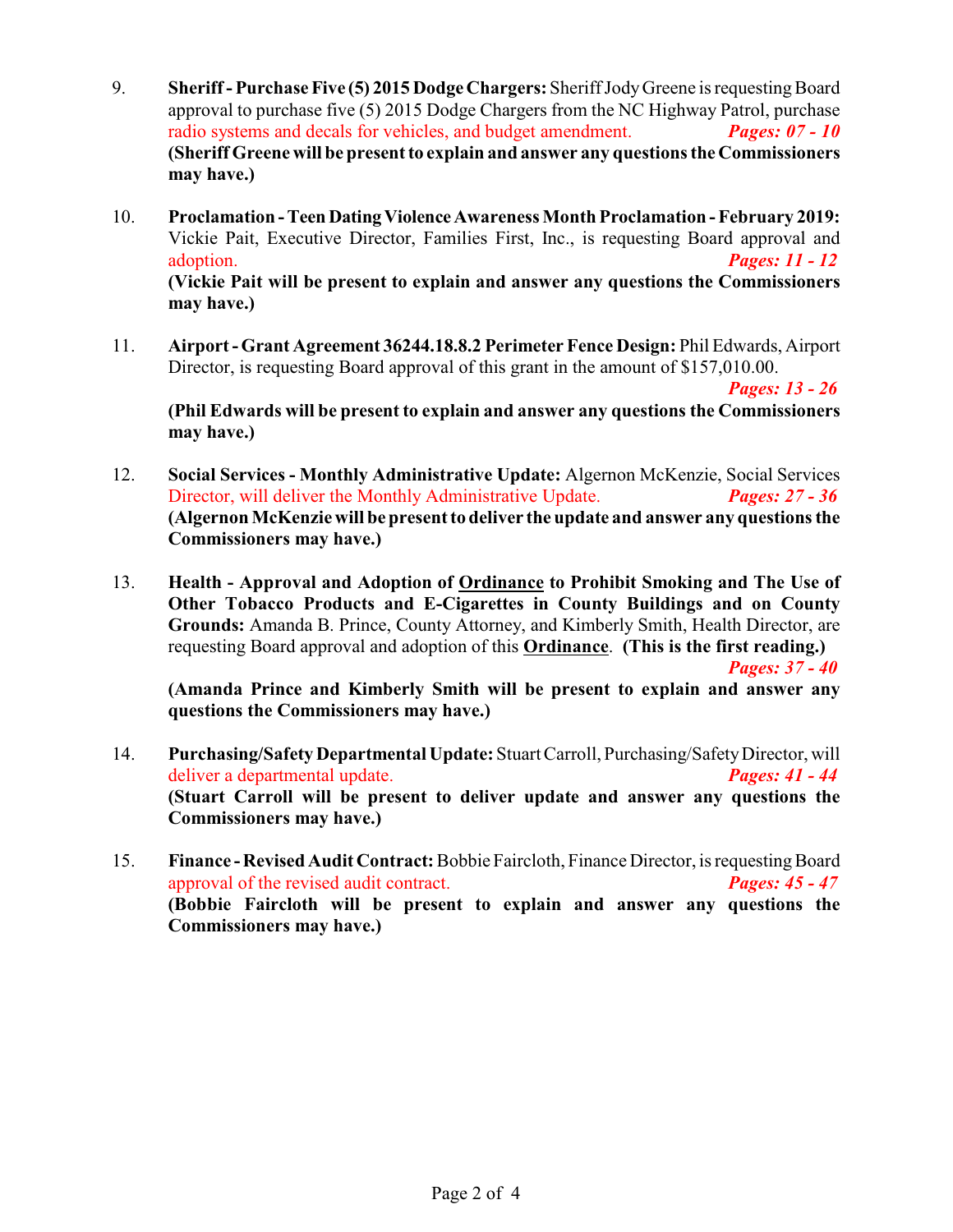16. **Appointments - Committee/Boards:** June B. Hall, Clerk to the Board, is requesting the following appointments/re-appointments/replacements be made to the following boards/committees. *Page: 48*

**(June B. Hall will be present to explain and answer any questions the Commissioners may have.)**

| <b>COMMITTEE</b>                                | ZONE/<br>EB      | PERSON(S)                               | <b>EXPIR.</b><br><b>DATE</b> |
|-------------------------------------------------|------------------|-----------------------------------------|------------------------------|
| Nursing Home Community Advisory Committee       | EB               | Naomi Ward - Resigned-<br>-5 Vacancies- |                              |
| Parks and Recreation                            | VI<br><b>VII</b> | Worley T. Edwards<br>Melissa Jones      | 12/2018<br>12/2018           |
| Partnership for Children                        | EB               | Amon E. McKenzie                        | Term                         |
| <b>Tourism Development Authority</b>            | VI               | <b>Chandler Worley</b>                  | 12/2018                      |
| Whiteville (City of) Zoning Board of Adjustment | EB               | -Vacancy-ETJ                            |                              |

#### **RECESS REGULAR SESSION and enter into COMBINATION MEETING of COLUMBUS COUNTY WATER and SEWER DISTRICTS I, II, III, IV and V BOARD MEETING**

17. **Columbus County Water and Sewer Districts I, II, III, IV and V - Approval of Board Meeting Minutes:**

January 07, 2019 **Combination Meeting** of Columbus County Water and Sewer Districts I, II, III, IV and V Board Meeting **(5 sets)**

18. **Columbus County Water and Sewer District V Old Dock Elementary School Water Project - Approval of Low Bid for Well:** Mike Stephens, County Manager, is requesting Board approval of low bid and approval of budget amendment. *Pages: 49 - 52* **(Mike Stephens will be present to explain and answer any questions the Commissioners may have.)**

#### **ADJOURN COMBINATION MEETING of COLUMBUS COUNTY WATER and SEWER DISTRICTS I, II, III, IV and V BOARD MEETING**